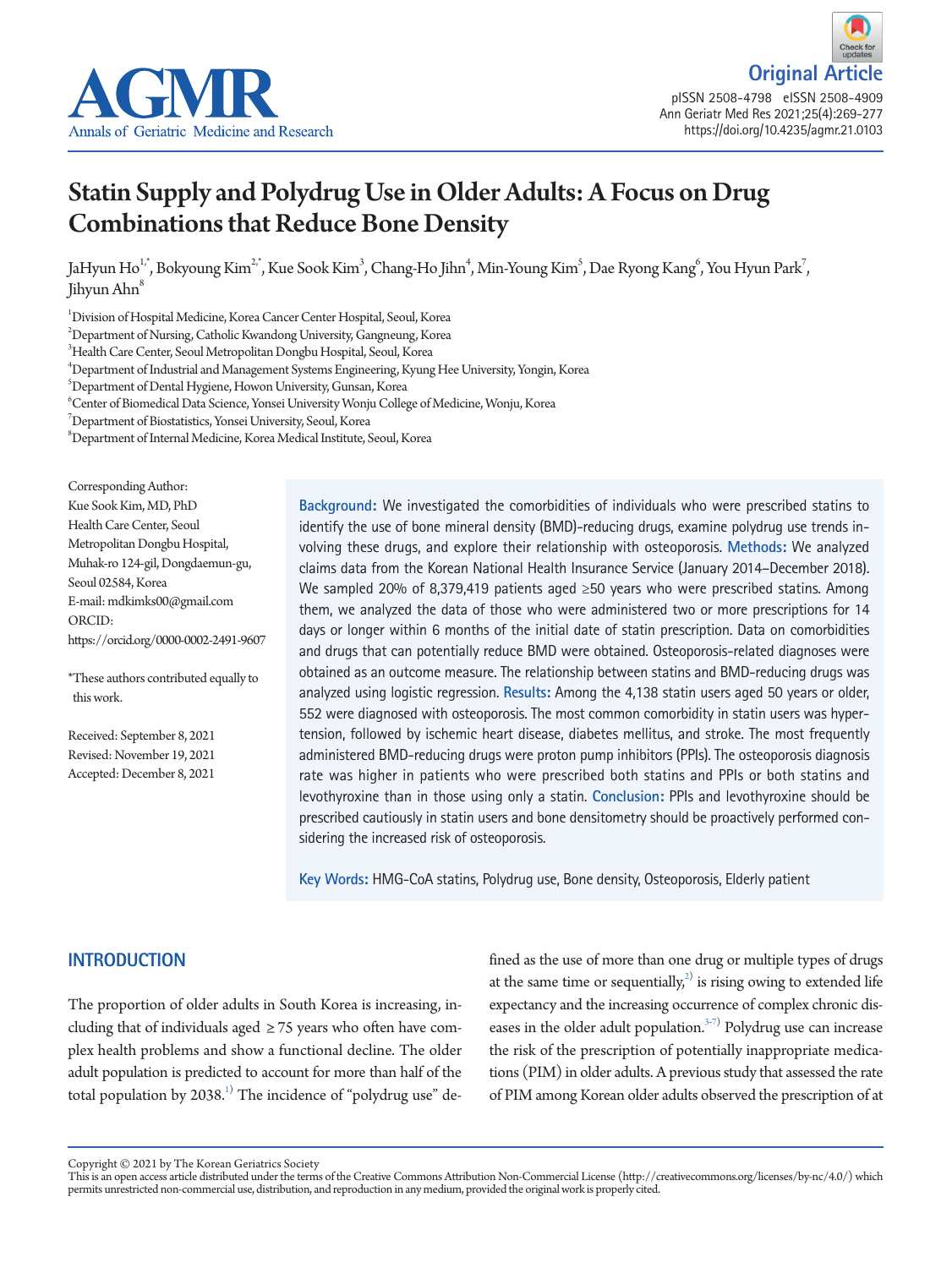least one PIM in 80.96% of older patients and that polydrug use was a significant risk factor for PIM prescription.<sup>[8\)](#page-7-4)</sup>

The National Institutes of Health designated osteoporosis as a skeletal disorder with an elevated risk of fracture owing to weakening bone strength.<sup>9)</sup> The 2008–2011 Korea National Health and Nutrition Examination Survey (KNHANES) reported a prevalence of osteoporosis among individuals aged 50 years or older of 22.4%. The prevalence in women (37.3%) is approximately fivefold higher than that in men (7.5%). Moreover, the incidence of osteoporosis increases with age with 68.5% of women aged 70 years or older experiencing osteoporosis.<sup>10)</sup>

Dyslipidemia, a major risk factor for cardiovascular diseases, is a chronic disease that requires continuous management in older adults. Furthermore, an analysis of the 2002–2018 National Health Insurance Service (NHIS) dataset published in the Dyslipidemia Fact Sheet in Korea in 2020 $^{11)}$  $^{11)}$  $^{11)}$  showed that 7.69 million people were prescribed medications for dyslipidemia. A recent study conducted outside of Korea reported that the risk of osteoporosis increases with the dosage of statin, a drug used to treat dys-lipidemia.<sup>[12](#page-7-8))</sup> This finding called for an evaluation of the use of drugs that reduce bone mineral density (BMD) among statin users.

The use of proton pump inhibitors (PPIs) is increasing owing to the recent increasing prevalence of digestive diseases in patients with obesity and in older adults.<sup>13)</sup> Studies have reported adverse events such as reduced BMD and osteoporosis caused by the prolonged use of PPIs. $^{14)}$  A classic example of a potassium-competitive acid blocker is revaprazan. Although revaprazan has been gaining popularity as a medication for gastroesophageal reflux disease, patients often take other drugs for metabolic disorders, including non-steroidal anti-inflammatory drugs. Therefore, studies on the resultant adverse drug reactions are required.<sup>15)</sup>

Tenofovir is commonly used to treat hepatitis B and human immunodeficiency virus infections. It reportedly induces Fanconi syndrome and ultimately leads to reduced BMD, osteomalacia, and electrolyte imbalance.<sup>16)</sup> A retrospective cohort study reported that the risk of osteoporosis fracture increased by 12% with tenofovir use. $17$ )

Levothyroxine is considered the standard of care for hypothyroidism and, thus, is widely prescribed. However, excessive levothyroxine use accelerates bone loss and may have deleterious effects, such as osteoporosis. This calls for its cautious prescription, particularly to older adults and postmenopausal women.<sup>[18](#page-7-14))</sup>

The recently introduced sodium-glucose co-transporter 2 (SGLT2) inhibitors are hypoglycemic agents involved in glucose resorption in the kidney.<sup>19)</sup> However, SGLT2 inhibitor users have been shown to result in significantly reduced hip BMD.<sup>20)</sup>

Therefore, we examined comorbidities in statin users and identified drugs that might reduce BMD. We also explored trends in polydrug use involving these drugs and investigated their relationship with osteoporosis.

# **MATERIALS AND METHODS**

## **Identifying Statin Users**

As the study subjects were older adults taking statins, "stain users" were defined based on previous cohort studies $2^{1,22}$  to extract as many users as possible. We enrolled patients prescribed any type of statin and with more than two prescriptions lasting 14 days or longer within 6 months of the initial statin prescription date (index date) between January 2014 and December 2018. The patients' statin prescription history was determined using the active ingredient codes for each statin type. The following statins were analyzed: atorvastatin, rosuvastatin, lovastatin, simvastatin, pravastatin, fluvastatin, and pitavastatin. The total days of statin supplies were calculated based on the number of days in the prescription.

## **Study Population**

This retrospective cohort study used NHIS claims data and enrolled a total of 8,379,419 patients aged 50 years or older who were prescribed statins between January 2014 and December 2018. Of these patients, we sampled 20% ( $n = 1,675,884$ ). After excluding patients aged under 50 years and 90 years and older  $(n = 16,319)$ based on the index date, 1,659,565 patients remained. Among them, we selected 1,385,035 patients who had been prescribed statins at least twice for 14 days or longer within 6 months of the index date. The additional exclusion criteria were (1) patients prescribed statins within 2 years before the index date; (2) patients diagnosed with dyslipidemia (I78.0–I78.9), osteoporosis (M81 and M82), or osteoporotic fracture (M80, S72.0, S72.1, S22.0, S22.1, S32.0, M48.4, M48.5, S52.5, and S52.6) within 2 years before the index date; (3) patients who had taken osteoporosis medication (including calcium and vitamin D) within 2 years before the index date; (4) patients prescribed dyslipidemia medications other than statins within 2 years before the index date; and  $(5)$  patients whose statin dose was adjusted during statin therapy. Both main and sub-diagnoses were checked [\(Fig. 1\)](#page-2-0).

#### **Variables**

We included sex and age as demographic factors in the analysis of osteoporosis incidence according to statin use. The analyzed comorbidities were rheumatoid arthritis (M06); hypertension (I10– I15); ischemic heart diseases (I20–I25); diseases of arteries, arterioles, and capillaries (I70–I79); stroke (I63, I64); diabetes (E10,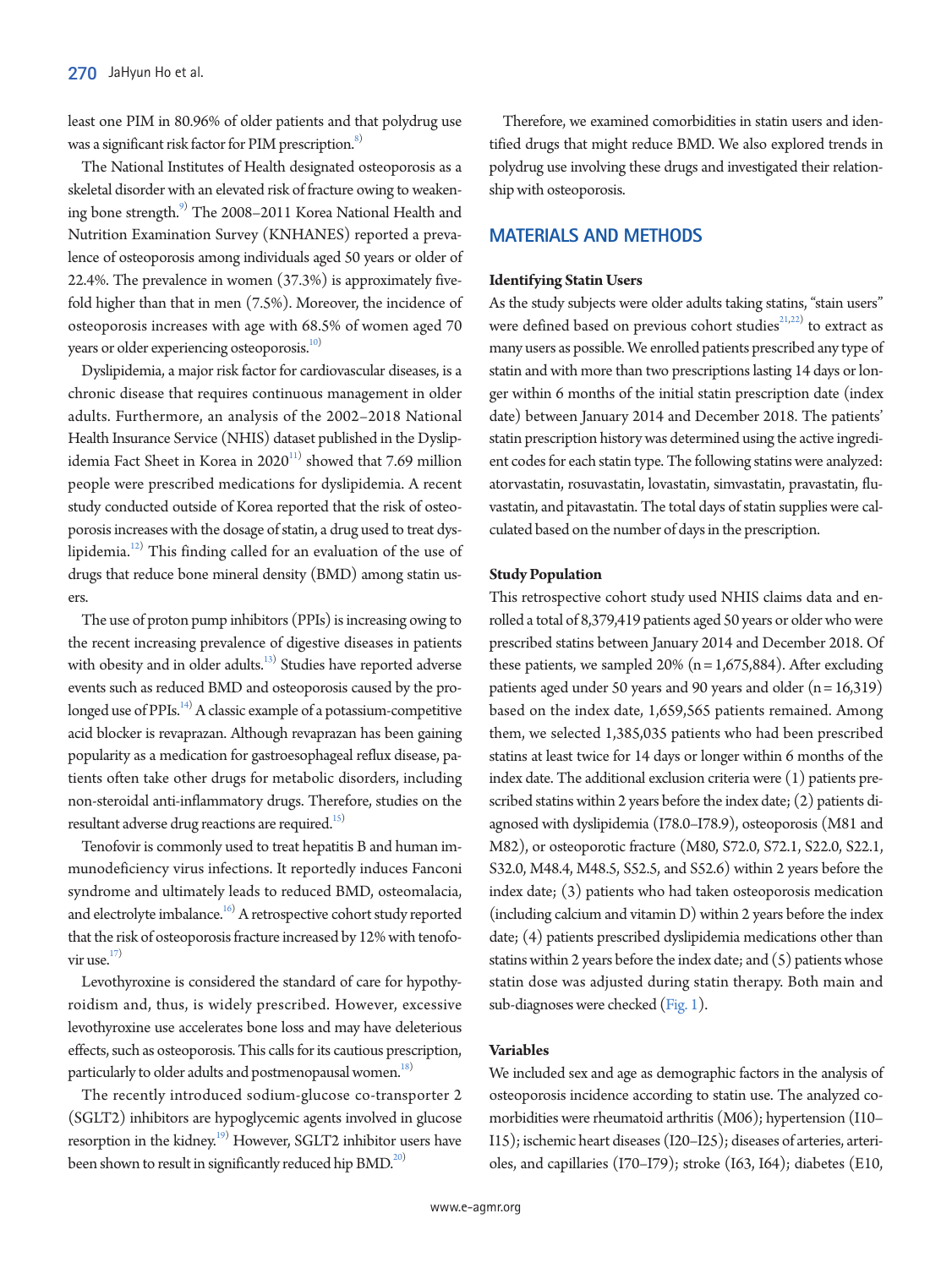<span id="page-2-0"></span>

**Fig. 1.** Flow chart of study subjects.

E11); chronic renal insufficiency (N17–N19); nicotine dependency (F17); overweight and obesity (E65–E68), chronic obstructive pulmonary disease ( J44); asthma ( J45); and Crohn's disease (K50). We applied the Korean Standard Classification of Diseases codes, which follow the 10th revision of the International Statistical Classification of Diseases (ICD-10). We checked for cases in which these diagnosis codes appeared at least once between the index date and final date, regardless of whether it was a main diagnosis or sub-diagnosis. Among the drugs that potentially reduce BMD (PPIs, revaprazan, tenofovir, lithium, levothyroxine, and prednisone), oral (sulfonylurea, glinide, metformin, alpha-glucosidase inhibitor, thiazolidinedione, DPP-4 inhibitor, and SGLT2 inhibitor) and injectable (insulin and GLP-1 inhibitor) drugs for treating diabetes mellitus (DM) that are associated with a high fracture risk among older adults with dyslipidemia were identified. We selected cases in which these drugs were prescribed for 3 months or longer between the index and final dates.

In this study, the outcome was osteoporosis-related diagnoses. Osteoporosis was defined as the presence of least one of the following codes: M81 (osteoporosis without current pathological fracture), M82 (osteoporosis in diseases classified elsewhere and defined as osteoporosis in multiple myelomatosis or endocrine disorders), M80 (osteoporosis with current pathological fracture), S72.0 or S72.1 (hip fracture), S22.0, S22.1, S32.0, M48.4, or M48.5 (spine fracture), and S52.5 or S52.6 (distal radius fracture).

The maximum follow-up period was 2 years. Follow-up was terminated if a patient was diagnosed with osteoporosis or died. Furthermore, because the data only covered health care utilization until December 31, 2018, all follow-up was terminated on this date. We set the maximum follow-up period to 2 years to eliminate po-

tential confounding effects, such as the passage of time, that may have contributed to the onset of osteoporosis.

## **Ethics Statement**

This study was exempted for review by the Institutional Review Board at Seoul Medical Center (No. SEOUL 2020-01-004). Moreover, the data were obtained from the NHIS and were accessed in the analysis center.

## **Statistical Analyses**

We analyzed the participants' general characteristics, comorbidities, and use of BMD-reducing drugs using descriptive statistics. The frequencies of comorbidities and BMD-reducing drug use were analyzed by sex, age, and statin type. We also analyzed the frequencies of patients undergoing bone density testing at the time of, or within 1 year of, osteoporosis diagnosis. The frequency of statin supply was analyzed by statin type; we also determined the frequency of use of each statin type according to comorbidity, as well as the frequency of polydrug use with BMD-reducing drugs by statin type. We then applied logistical regression to examine polydrug use trends in patients prescribed BMD-reducing drugs according to the prescribed statin type who were also diagnosed with osteoporosis. All statistical analyses were performed using SAS version 9.4 (SAS Institute Inc., Cary, NC, USA) software with a statistical significance level set to 0.05.

# **RESULTS**

#### **General Characteristics**

A total of 4,138 patients aged 50 years or older were prescribed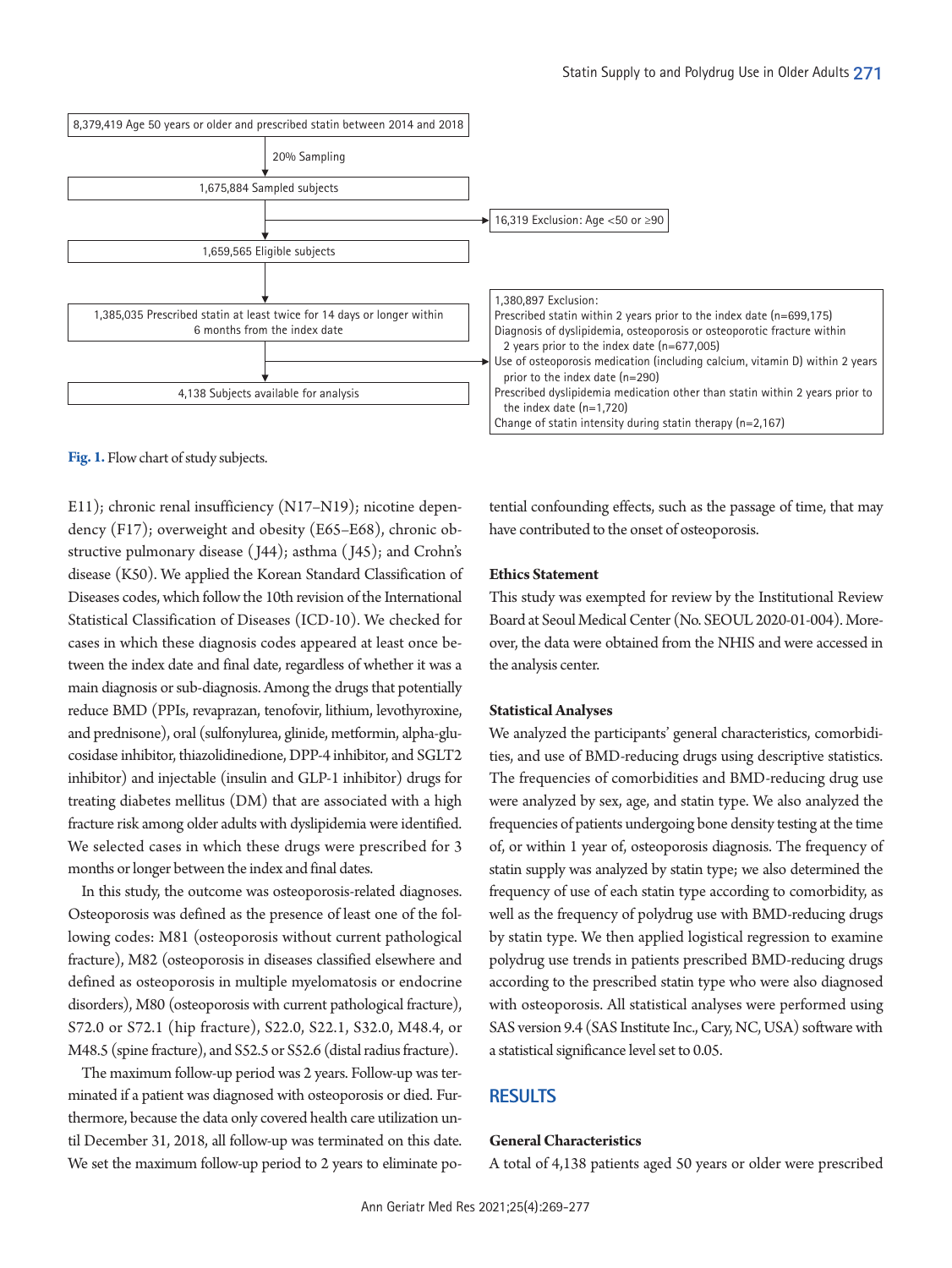statins between January 2014 and December 2018. Among these, 2,567 were male (62%) and 1,571 were female (38%), including 1,326 males aged 50–64 years (M50–64, 32.0%), 1,241 males aged 65–89 years (M65–89, 30.0%), 743 females aged 50–64 years (F50–64, 18.0%), and 828 females aged 65–89 years (F65– 89, 20.0%). Statins were prescribed for 441.2, 427.4, 338.9, and 384.4 days in the M50–64, M65–89, F50–64, and F65–89 groups, respectively. The mean number of days of statin use among statin users was 441.2. A total of 552 patients were diagnosed with osteoporosis: 47 (8.5%) M50–64, 149 (27%) M65– 89, 106 (19.2%) F50–64, and 250 (45.3%) F65–89. Seventy-five of these patients were advised to undergo dual-energy X-ray absorptiometry (DXA) within 1 year of their osteoporosis diagnosis: 5 (6.7%) M50–64, 19 (25.3%) M65–89, 15 (20.0%) F50–64, and 36 (48.0%) F65–89 [\(Table 1](#page-3-0)).

Most statin users showed no comorbidities  $(n=2,078)$ ; among those with comorbidities, the most common was hypertension  $(n=2,051)$ , followed by ischemic heart disease  $(n=1,326)$ , DM  $(n=1,207)$ , and stroke  $(n=1,183)$ . Among statin types, rosuvastatin was the most frequently prescribed  $(n = 2,538; 61.3%)$ , followed by atorvastatin  $(n=1,001; 24.2\%)$ , and pitavastatin  $(n=569;$ 13.8%) [\(Table 2](#page-3-1)).

<span id="page-3-1"></span>**Table 2.** Analysis of comorbidities and statin type (n=4,138)

| Variable                                                    | $n(\%)$       |
|-------------------------------------------------------------|---------------|
| Comorbidities (ICD-10)                                      |               |
| No disease                                                  | 2,087(50.43)  |
| Rheumatoid arthritis (M06)                                  | 102(2.46)     |
| Hypertension (I10-I15)                                      | 2,051 (49.57) |
| Ischemic heart diseases (I20-I25)                           | 1,326 (32.04) |
| Diseases of arteries, arterioles, and capillaries (I70-I79) | 806 (19.48)   |
| Stroke (163, 164)                                           | 1,183(28.59)  |
| Diabetes (E10, E11)                                         | 1,207(29.17)  |
| Chronic renal insufficiency (N17-N19)                       | 215(5.20)     |
| Nicotine dependency (F17)                                   | 6(0.14)       |
| Overweight and obesity (E65-E68)                            | 1(0.02)       |
| Chronic obstructive pulmonary disease (144)                 | 251(6.07)     |
| Asthma (J45)                                                | 650 (15.71)   |
| Crohn's disease (K50)                                       | 2(0.05)       |
| Generic name of statin                                      |               |
| Atorvastatin                                                | 1,001(24.2)   |
| Rosuvastatin                                                | 2,538(61.3)   |
| Pitavastatin                                                | 569(13.8)     |
| Lovastatin                                                  | 17(0.4)       |
| Simvastatin                                                 | 9(0.2)        |
| Pravastatin                                                 | 4(0.1)        |
| Fluvastatin                                                 | 0(0.0)        |

ICD-10, International Statistical Classification of Diseases 10th revision.

<span id="page-3-0"></span>Table 1. General characteristics of statin users by sex and age group (n=4,138)

| Characteristic                                                 | Age group  | Sex    | Value             |
|----------------------------------------------------------------|------------|--------|-------------------|
| Number of participants                                         | $50 - 64y$ | Male   | 1,326(32.0)       |
|                                                                |            | Female | 743 (18.0)        |
|                                                                | $65 - 89y$ | Male   | 1,241(30.0)       |
|                                                                |            | Female | 828 (20.0)        |
| Days of statin supply                                          | $50 - 64y$ | Male   | $441.2 \pm 235.9$ |
|                                                                |            | Female | $338.9 \pm 263.5$ |
|                                                                | $65 - 89y$ | Male   | $427.4 \pm 243.5$ |
|                                                                |            | Female | $384.4 \pm 233.1$ |
| Number of medications taken that induce bone density reduction | $50 - 64y$ | Male   | $1.04 \pm 1.06$   |
|                                                                |            | Female | $1.09 \pm 1.05$   |
|                                                                | $65 - 89y$ | Male   | $1.16 \pm 1.07$   |
|                                                                |            | Female | $1.14 \pm 1.08$   |
| Osteoporosis diagnostic rate $(n = 552)$                       | $50 - 64y$ | Male   | 47(8.5)           |
|                                                                |            | Female | 106(19.2)         |
|                                                                | $65 - 89y$ | Male   | 149(27.0)         |
|                                                                |            | Female | 250(45.3)         |
| DXA prescription rate $(n=75)$                                 | $50 - 64y$ | Male   | 5(6.7)            |
|                                                                |            | Female | 15(20.0)          |
|                                                                | $65 - 89y$ | Male   | 19(25.3)          |
|                                                                |            | Female | 36(48.0)          |

Values are presented as number (%) or mean±standard deviation.

DXA, dual-energy X-ray absorptiometry.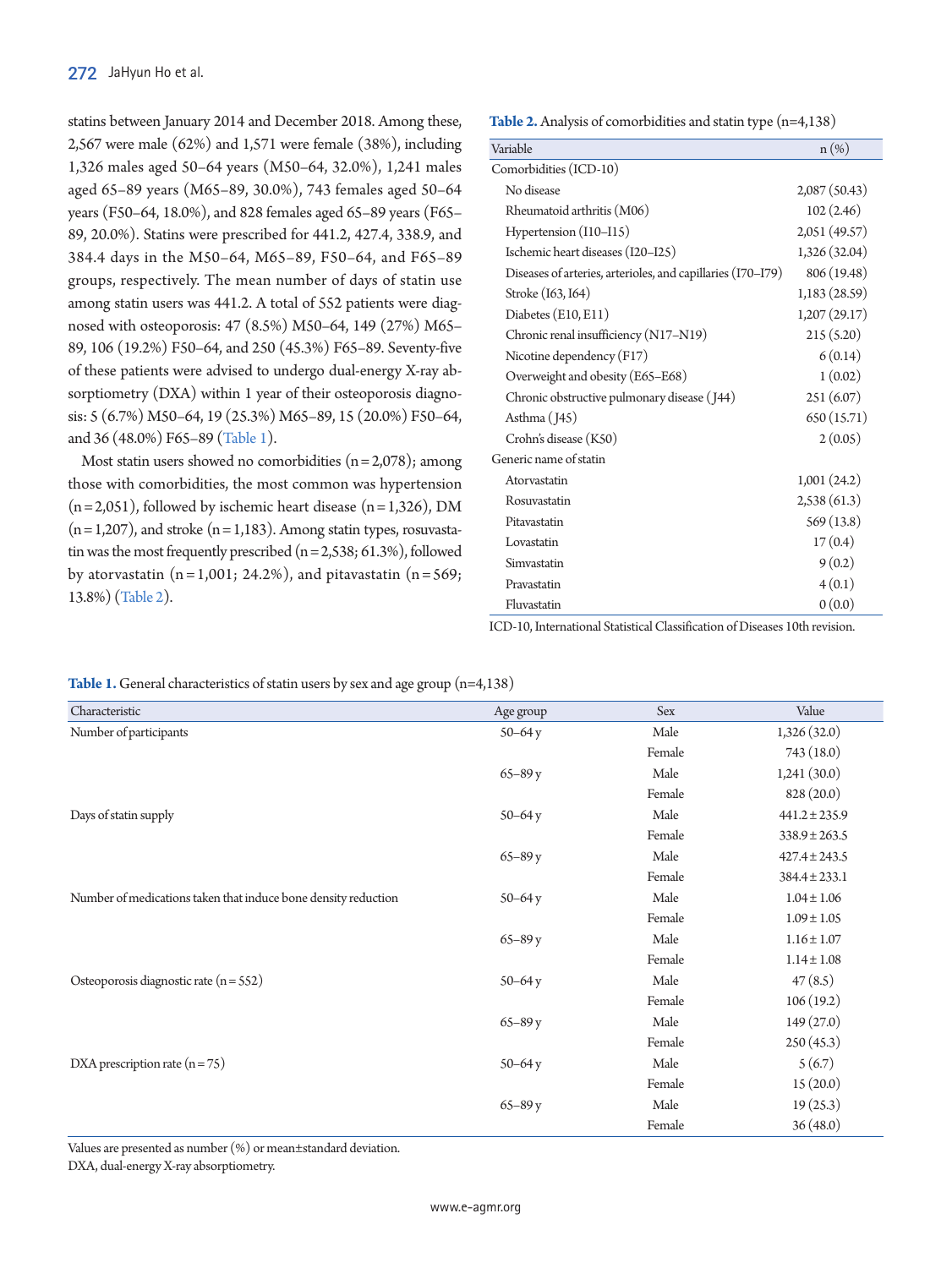# **Distribution of Comorbidities and BMD-Reducing Drug Use by Statin Type**

Among patients without comorbidities, the most frequently prescribed statin was rosuvastatin  $(n = 1,279)$ , followed by atorvastatin  $(n = 528)$  and pitavastatin  $(n = 259)$ . Among all patients with comorbidities, including hypertension, ischemic heart disease, DM, and stroke, the most frequently prescribed statin was rosuvastatin ( $n = 1,259, 812, 737,$  and 722, respectively), followed by atorvastatin ( $n = 473$ , 300, 276, and 270, respectively), and pitavastatin  $(n = 310, 209, 190, and 188, respectively)$  [\(Fig. 2](#page-4-0)).

Regarding BMD-reducing drug use among statin users, PPIs were the most frequently prescribed  $(n=1,734)$ , followed by levothyroxine  $(n = 136)$ , tenofovir  $(n = 12)$ , lithium  $(n = 9)$ , and revaprazan  $(n=6)$ . None of the patients used prednisone. Oral DM drugs were prescribed to 2,501 patients and injectable DM drugs to 79 cases, whereas 384 patients were not prescribed any additional drugs. Among statin users who were diagnosed with osteoporosis, PPIs were the most frequently prescribed medications  $(n=321)$ , followed by levothyroxine  $(n=22)$ , revaprazan  $(n=3)$ , and tenofovir  $(n = 1)$ . None of these patients were prescribed lithium or prednisone. Oral DM drugs were prescribed to 328 of the diagnosed patients and injectable DM drugs to 11 patients, whereas 34 of the diagnosed patients were not prescribed any additional medications [\(Fig. 3](#page-5-0)).

# **Relationships between Osteoporosis and BMD-Reducing Drug Use among Statin Users**

The prevalence of osteoporosis was 1.84 times higher among statin users concomitantly prescribed PPIs than among those who did not take additional drugs. This was particularly evident for pitavastatin (2.40-fold), rosuvastatin (1.83-fold), and atorvastatin

users (1.82-fold) concomitantly prescribed PPIs. The prevalence of osteoporosis was also higher among statin users concomitantly prescribed levothyroxine (1.81-fold) than among those who were not prescribed additional drugs, especially among concomitant pitavastatin-levothyroxine users (7.03-fold increase). We observed no significant differences in the prevalence of osteoporosis in patients prescribed revaprazan, tenofovir, oral DM drugs, or injectable DM drugs concomitantly with a statin [\(Table 3\)](#page-6-0).

# **DISCUSSION**

In this study, we examined a nationwide sample of patients who were prescribed statins between January 2014 and December 2018 for the treatment of dyslipidemia, a major cause of mortality among older adults and a cardiovascular disease risk factor. We analyzed the rates of osteoporosis diagnosis, the prescription of DXA following diagnosis and treatment, and the use of BMD-reducing drugs among patients diagnosed with osteoporosis in two age groups: 50–64 (at 50 years of age, osteoporosis incidence begins to increase) and 65–89 years.

Statins, which are used to treat dyslipidemia, reduce low-density lipoprotein levels by inhibiting β-hydroxy β-methylglutaryl coenzyme A (HMG-CoA) reductase, the most important enzyme in cholesterol synthesis.<sup>23)</sup> However, they are associated with adverse events, such as hepatotoxicity, myalgia, hyperglycemia, and chronic renal insufficiency, as well as risks from drug interactions. These effects vary widely across different statin types and clinical dosag-es.<sup>[23](#page-7-18))</sup> A meta-analysis of 33 studies that examined the association between statins and osteoporosis reported that statins lowered the risk of fracture, particularly in men. $^{24)}$  In addition, a study that analyzed data from the NHIS in Taiwan reported that statins lowered

<span id="page-4-0"></span>

**Fig. 2.** Types of statin according to comorbidities.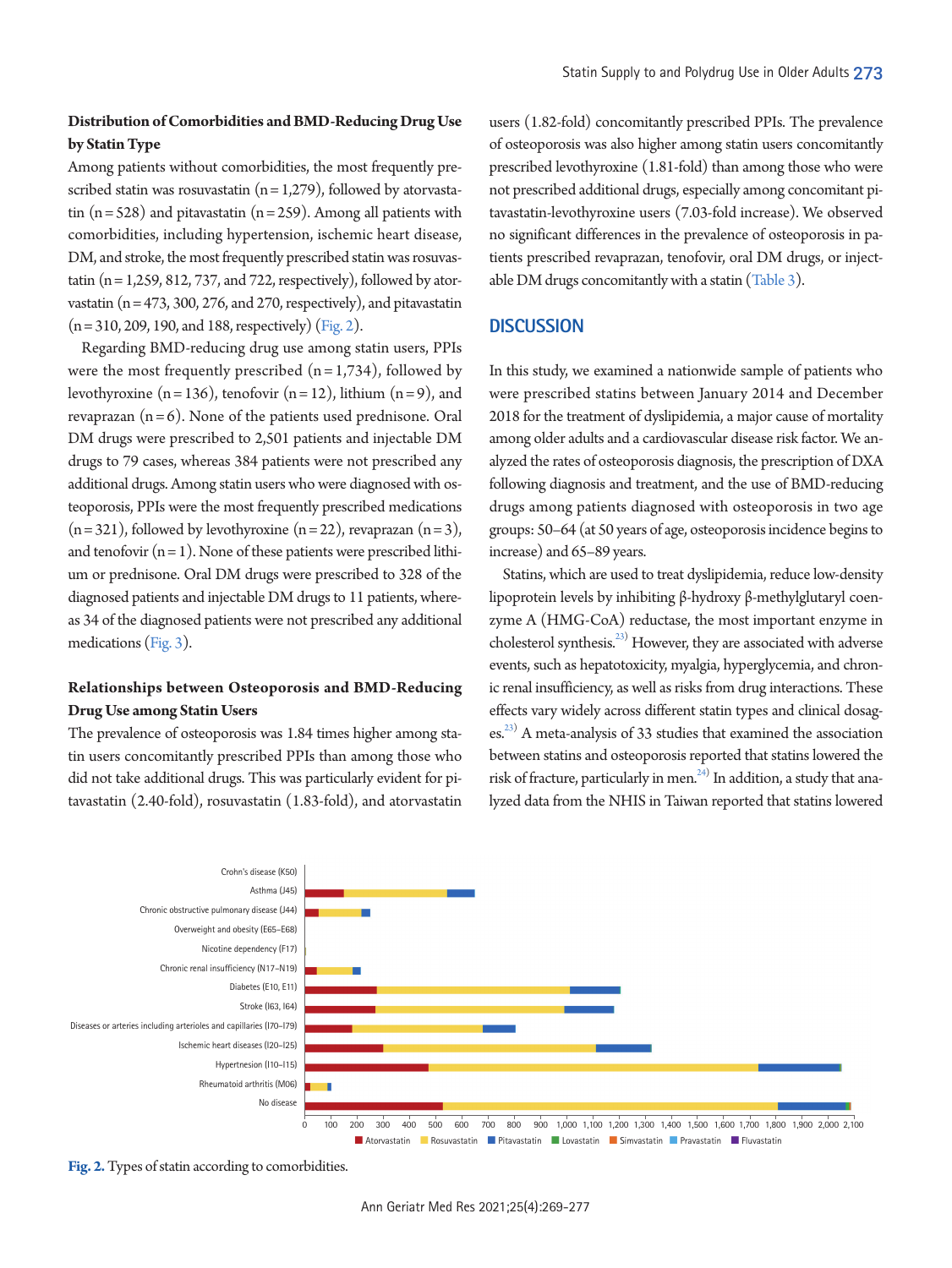<span id="page-5-0"></span>

**Fig. 3.** Bone mineral density-reducing drug use among statin users and statin users with osteoporosis.

the risk of osteoporosis and fracture. $^{25)}$  $^{25)}$  $^{25)}$  In an analysis of 350,000 Austrians who had taken statins for at least 1 year and 7.80 million Austrians diagnosed with osteoporosis from 2006 to 2007, the low-dose statin group had a low risk of osteoporosis, whereas the high-dose statin group had a 2.04-fold higher risk of osteoporo- $\sin^{12}$  In the present study, we only enrolled patients who had been taking statins to eliminate the effect of statin use or non-use on BMD. The study in Austria<sup>12)</sup> only assessed the association (trend) of osteoporosis with varying doses of the same statin, without analyzing the rate of osteoporosis in relation to different intensities of statin use (high, moderate, or low). Hence, subsequent studies are needed to assess the associations between osteoporosis and statin type and intensity.

The results of previous studies on the associations between PPI use and osteoporosis are inconsistent;  $26,27)$  $26,27)$  $26,27)$  thus, the specific durations, doses, and use of PPIs that elevate the risk of fracture remain unknown. A previous study that analyzed health insurance claims data reported an increased risk of osteoporotic fracture with PPIs use in women who underwent their health check-ups at a transitional life phase at the age of 66 years. The odds ratio (OR) for fractures during the follow-up period was 1.13 for individuals who took PPIs compared to that in individuals who took histamine-2 receptor antagonists (H2RAs) and the OR for hip fracture was even higher (1.51). Moreover, the risk of fracture increased with

the duration of PPI use during follow-up.<sup>[28](#page-8-4))</sup> In our study, the OR for osteoporosis was 1.84 among statin users with concomitant PPI use compared with that in those who did not take any other prescribed drugs and was 2.40 among pitavastatin users, 1.82 among atorvastatin users, and 1.83 among rosuvastatin users. Furthermore, the OR for osteoporosis was 1.81 among statin users concomitantly prescribed levothyroxine and increased to 7.03 among those concomitantly prescribed pitavastatin and levothyroxine. Hence, bone density testing should be performed in patients prescribed these drugs. The tests would fall within the insurance coverage criteria (disease or use of drugs that may induce osteoporosis).

Among DM drugs, the use of SGLT2 inhibitors reduced hip  $BMD<sub>1</sub><sup>20)</sup>$  whereas canagliflozin has been associated with increased fracture risk.<sup>29)</sup> In contrast, a meta-analysis of the risk of fracture linked to SGLT2 inhibitors in patients with DM reported fracture incidence rates of 1.59% and 1.56% in the SGLT2 inhibitor and control groups, respectively. Compared to a placebo, canagliflozin  $(OR = 1.15; 95\%$  confidence interval  $[CI]$ , 0.71–1.88), dapagliflozin (OR =  $0.68$ ; 95% CI, 0.37–1.25), and empagliflozin  $(OR = 0.93; 95\% CI, 0.74-1.18)$  did not significantly increase the risk of fracture.<sup>30)</sup> In our study, the prevalence of osteoporosis was not significantly higher among statin users who concomitantly took oral DM drugs. However, further studies are needed, as we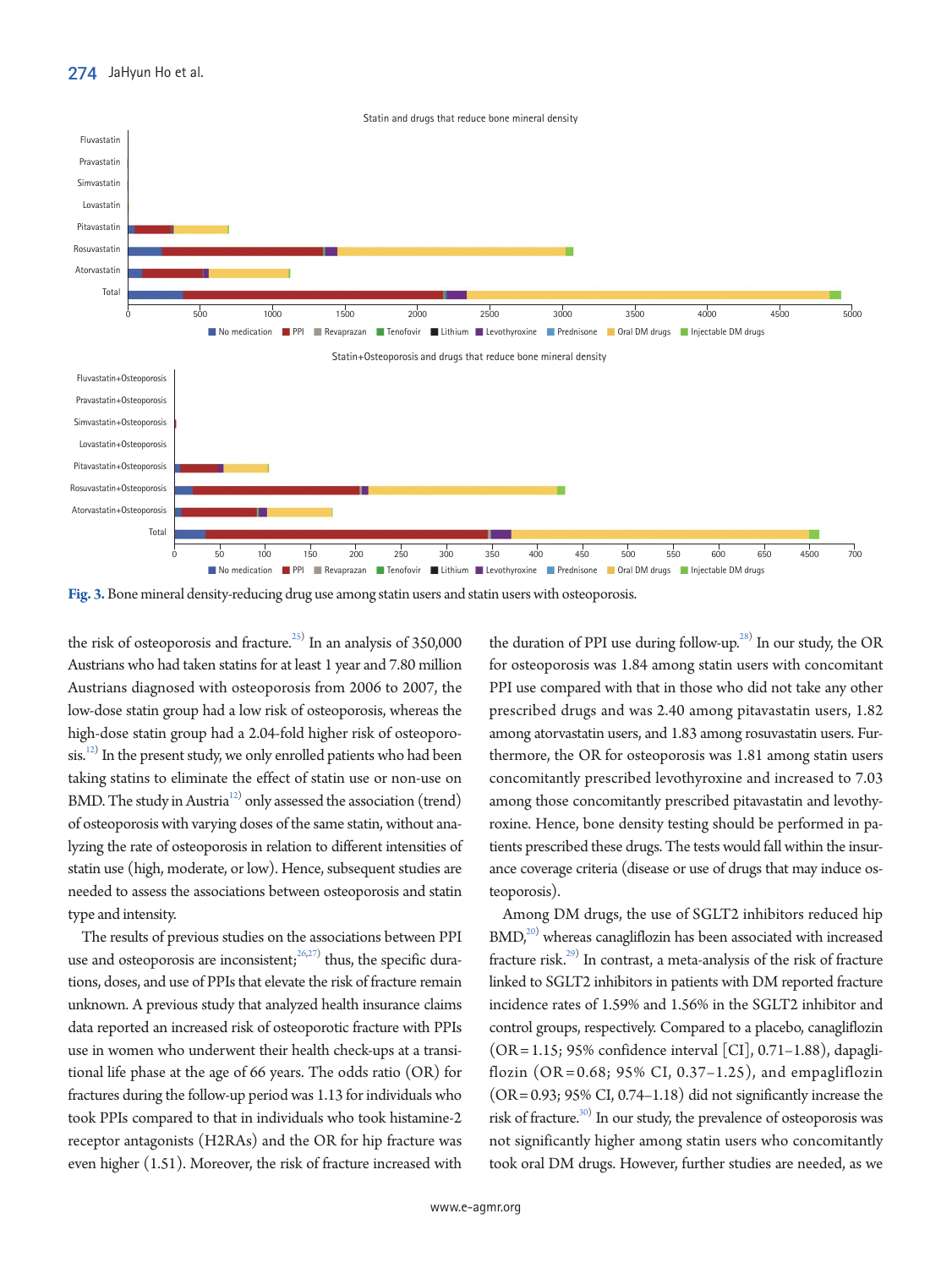| Table 3. Relationship between osteoporosis and bone mineral density-reducing drug use among statin users                                                                         |                          |                |                                                                      |          |               |                                                                                              |        |                 |                           |        |                |                          |                  |                            |                                                                                                                                                                                         |        |                 |                                |        |
|----------------------------------------------------------------------------------------------------------------------------------------------------------------------------------|--------------------------|----------------|----------------------------------------------------------------------|----------|---------------|----------------------------------------------------------------------------------------------|--------|-----------------|---------------------------|--------|----------------|--------------------------|------------------|----------------------------|-----------------------------------------------------------------------------------------------------------------------------------------------------------------------------------------|--------|-----------------|--------------------------------|--------|
|                                                                                                                                                                                  | medica-PPIs<br>tion<br>ż |                | $(95\% \text{ CI}) \quad \text{P-value} \quad \text{Revap} \text{-}$ |          |               | Revap-OR p-value Tenofovir $\mathrm{OB}$ p-value Levothy-razan (95% CI) p-value roxine razan |        |                 |                           |        |                | OR                       | p-value          | DM<br>drugs<br><b>Oral</b> | $\begin{tabular}{ll} \multicolumn{2}{c}{\text{On}}\\ \multicolumn{2}{c}{\text{OR}}\\ (95\%\,\mathrm{C1}) & \text{p-value} & \text{DM}\\ \multicolumn{2}{c}{\text{drugs}} \end{tabular}$ |        |                 | (95% $CD$ ) P-value<br>OR      |        |
| Statin                                                                                                                                                                           |                          | 384 1,790      | $(1.52 - 2.23)$<br>1.84                                              | 0.0001   | $\circ$       | 0.97<br>$(0.26 - 3.70)$                                                                      | 0.9663 | $\overline{12}$ | $(0.08 - 5.87)$<br>0.68   | 0.7285 | 136            | $(1.17 - 2.80)$<br>1.81  |                  |                            | $(0.85 - 1.84)$<br>$0.0072$ $2,501$ 1.25                                                                                                                                                | 0.254  | 79              | 1.04 0.9191<br>$(0.52 - 2.05)$ |        |
| $Statin +$                                                                                                                                                                       | 34                       | 311            |                                                                      |          | $\sim$        |                                                                                              |        | 3               |                           |        | 22             |                          |                  | 328                        |                                                                                                                                                                                         |        |                 |                                |        |
| osteoporosis<br>Atorvastatin                                                                                                                                                     | 100                      | 418            | 1.82                                                                 | 0.0018   | $\mathbf 2$   |                                                                                              |        |                 |                           | 0.0798 | 36             |                          | 0.048            | 547                        |                                                                                                                                                                                         | 0.7467 | $\overline{13}$ | $0.42$ $0.4131$                |        |
|                                                                                                                                                                                  |                          |                | $(1.25 - 2.65)$                                                      |          |               | $2.22$ 0.5788<br>(0.13-37.17)                                                                |        |                 | $14.68$<br>$(0.73-29.59)$ |        |                | $2.34$<br>(1.01–5.41)    |                  |                            | $(0.89$<br>(0.45–177)                                                                                                                                                                   |        |                 | $(0.05 - 3.40)$                |        |
| osteoporosis<br>Atorvastatin +                                                                                                                                                   | $^{\circ}$               | 83             |                                                                      |          |               |                                                                                              |        |                 |                           |        |                |                          |                  | $\overline{7}$             |                                                                                                                                                                                         |        |                 |                                |        |
| Rosuvastatin                                                                                                                                                                     | 234                      | 1,114          | $(1.43 - 2.35)$<br>1.83                                              | < 0.0001 |               | $(0.19 - 4.65)$<br>0.93                                                                      | 0.9295 | $\infty$        | Ź                         |        | 84             | $(0.77 - 2.49)$<br>1.39  | $0.2742$ $1,571$ |                            | $(0.91 - 2.63)$<br>1.55                                                                                                                                                                 | 0.1062 | SS              | $1.43$ 0.3711<br>(0.65–3.15)   |        |
| Rosuvastatin +<br>osteoporosis                                                                                                                                                   | 20                       | 184            |                                                                      |          | $\mathcal{L}$ |                                                                                              |        |                 |                           |        | $\overline{ }$ |                          |                  | 208                        |                                                                                                                                                                                         |        | ᡋ               |                                |        |
| Pitavastatin                                                                                                                                                                     | 48                       | 252            | $(1.36 - 4.26)$<br>2.4                                               | 0.0027   |               | Ź                                                                                            |        |                 | Ź                         |        | $\overline{1}$ | $(1.09 - 25.96)$<br>7.03 | $0.0034$ 370     |                            | $(0.30 - 3.10)$<br>0.97                                                                                                                                                                 | 0.9555 |                 | $(0.04 - 4.43)$<br>0.44        |        |
| osteoporosis<br>Pitavastatin +                                                                                                                                                   | ৩                        | $\overline{4}$ |                                                                      |          | 0             |                                                                                              |        |                 |                           |        |                |                          |                  | $\overline{6}$             |                                                                                                                                                                                         |        |                 |                                | 0.4822 |
| PPIs, proton pump inhibitors; DM, diabetes mellitus; OR, odds ratio; CI, confidence interval; NA, not available.<br>Adjusted for age, sex, comorbidities, and concomitant drugs. |                          |                |                                                                      |          |               |                                                                                              |        |                 |                           |        |                |                          |                  |                            |                                                                                                                                                                                         |        |                 |                                |        |

 $\begin{array}{ccc} \circ & \circ & \circ \end{array}$ 

did not conduct separate analyses according to the composition of the oral DM drugs.

This study differs from other studies in that it compared the prevalence of osteoporosis in patients taking a combination of statin—a hyperlipidemia drug used to lower the risk of cardiovascular and cerebrovascular disease that accounts for a large proportion of comorbidities osteoporosis—and drugs known to reduce BMD. We found that the risk of osteoporosis was higher in patients prescribed both statins and PPIs and those who received both statins and levothyroxine compared to those who took other drugs. Therefore, bone density tests should be performed. Moreover, when prescribing drugs that induce bone density reduction, alternative prescriptions should be considered. Regular bone density tests are also needed for patients diagnosed with osteoporosis or who have risk factors for bone density reduction. Furthermore, a study on the possible interactions of PPIs and levothyroxine with statins is needed. Our study results showed the negative effects of polydrug use by focusing on multiple drugs. Older patients are often prescribed a variety of drugs by different doctors and also take non-prescription drugs, various herbal medicines, and health supplements. The many cases of polydrug use underscore the need for a thorough monitoring system and caution to reduce the unnecessary use of drugs that may interact in older patients.

The number of patients was limited because this study only assessed older patients taking statins and it was difficult to apply the medication possession ratio (MPR) or the 12-month cumulative persistence rate relative to the persistence of dosing. To exclude the characteristics of the older adults and focus on drug interactions, the size of the population must be increased by including younger generations and ensuring the continuity of sufficient drug intake. In addition, a broader patient group rather than just those taking statins may be required to investigate the complex relationships among various drugs. In addition, additional studies on the effect of statin intensity on bone density are needed.

# **ACKNOWLEDGMENTS**

## **CONFLICT OF INTEREST**

The researchers claim no conflicts of interest.

## **FUNDING**

This study was supported grants by the Korea Geriatrics Society. The National Health Information Database was provided by the National Health Insurance Service of Korea.

#### **AUTHOR CONTRIBUTION**

<span id="page-6-0"></span>Conceptualization, KSK, HJH, KBK, JCH, KMY, AJH; Data cura-

 $\overline{c}$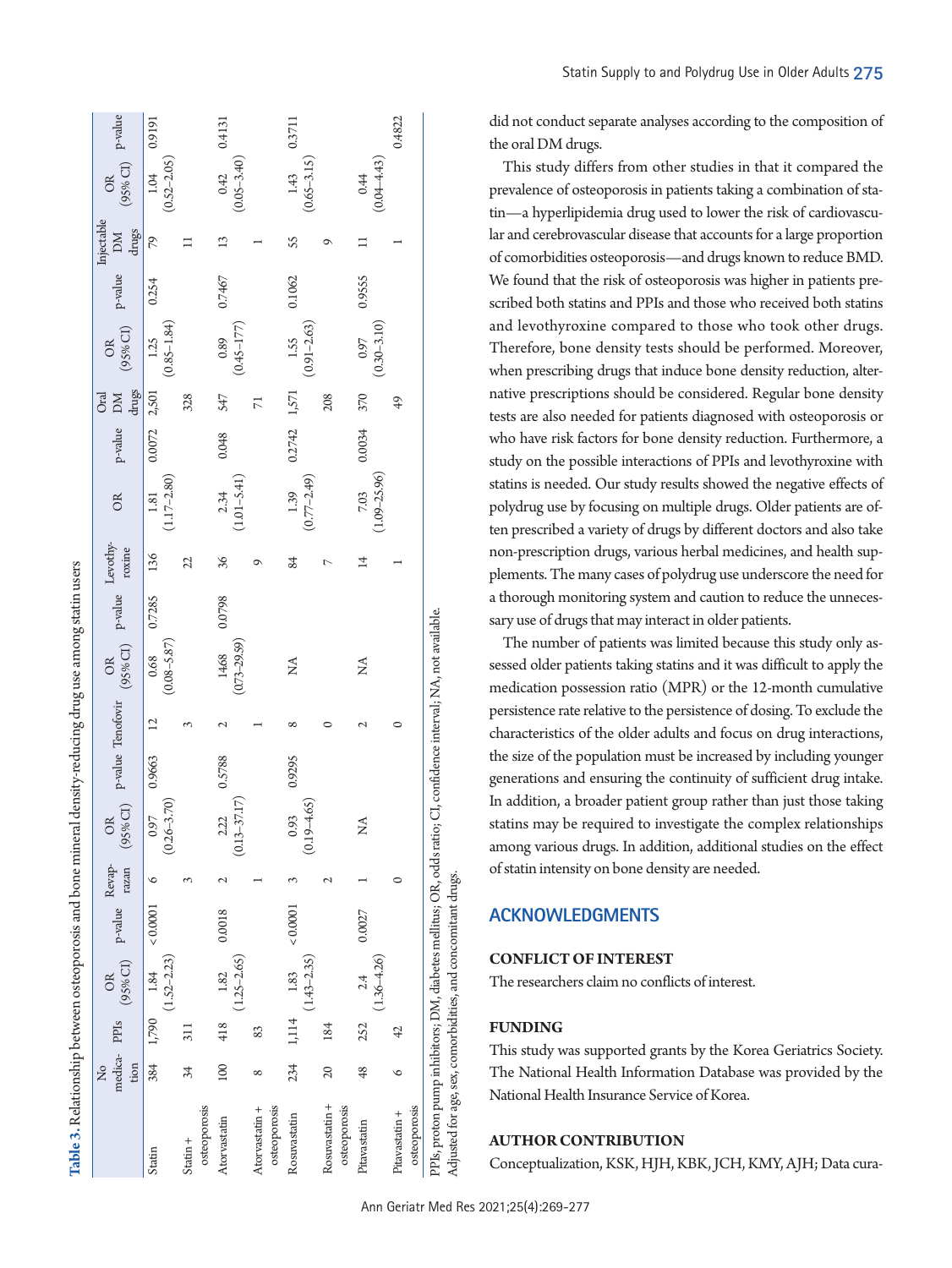tion, JCH, KMY, KDR, PYH, KBK; Funding acquisition, KSK; Investigation, HJH; Methodology, HJH, KBK, JCH, KMY, KDR, PYH,AJH; Project administration, KSK, HJH, KBK; Supervision, KSK; Writing-original draft, HJH, KBK, KSK; Writing-review & editing, HJH, KBK, JCH, KMY, KDR, PYH.

# **REFERENCES**

- <span id="page-7-0"></span>1. Statistics Korea. Elderly population statistics 2020 [Internet]. Daejeon, Korea: Statistics Korea; 2020 [cited 2021 Dec 18]. Available from: [http://kostat.go.kr/portal/korea/kor\\_nw/1/1/](http://kostat.go.kr/portal/korea/kor_nw/1/1/index.board?bmode=read&aSeq=385322) [index.board?bmode = read&aSeq = 385322](http://kostat.go.kr/portal/korea/kor_nw/1/1/index.board?bmode=read&aSeq=385322).
- <span id="page-7-1"></span>2. World Health Organization. Lexicon of alcohol and drug terms [Internet]. Geneva, Switzerland: World Health Organization; 1994 [cited 2021 Dec 18]. Available from: [https://apps.who.](https://apps.who.int/iris/handle/10665/39461) [int/iris/handle/10665/39461](https://apps.who.int/iris/handle/10665/39461).
- <span id="page-7-2"></span>3. [Nobili A, Pasina L, Tettamanti M, Lucca U, Riva E, Marzona I, et](https://doi.org/10.1111/j.1365-2710.2009.01021.x)  [al. Potentially severe drug interactions in elderly outpatients: re](https://doi.org/10.1111/j.1365-2710.2009.01021.x)[sults of an observational study of an administrative prescription](https://doi.org/10.1111/j.1365-2710.2009.01021.x)  [database. J Clin Pharm Ther 2009;34:377-86.](https://doi.org/10.1111/j.1365-2710.2009.01021.x)
- 4. [Jyrkka J, Enlund H, Lavikainen P, Sulkava R, Hartikainen S. As](https://doi.org/10.1002/pds.2116)[sociation of polypharmacy with nutritional status, functional](https://doi.org/10.1002/pds.2116)  [ability and cognitive capacity over a three-year period in an el](https://doi.org/10.1002/pds.2116)[derly population. Pharmacoepidemiol Drug Saf](https://doi.org/10.1002/pds.2116) 2011;20:514- 22.
- 5. [Herr M, Robine JM, Pinot J, Arvieu JJ, Ankri J. Polypharmacy](https://doi.org/10.1002/pds.3772)  [and frailty: prevalence, relationship, and impact on mortality in a](https://doi.org/10.1002/pds.3772)  [French sample of 2350 old people. Pharmacoepidemiol Drug](https://doi.org/10.1002/pds.3772)  [Saf 2015;24:637-46.](https://doi.org/10.1002/pds.3772)
- 6. [Mortazavi SS, Shati M, Keshtkar A, Malakouti SK, Bazargan M,](https://doi.org/10.1136/bmjopen-2015-010989)  [Assari S. Defining polypharmacy in the elderly: a systematic re](https://doi.org/10.1136/bmjopen-2015-010989)[view protocol. BMJ Open 2016;6:e010989.](https://doi.org/10.1136/bmjopen-2015-010989)
- <span id="page-7-3"></span>[7. Jang IY, Lee HY; Lee E; 50th Anniversary Committee of Korean](https://doi.org/10.4235/agmr.19.0013)  [Geriatrics Society. Geriatrics Fact Sheet in Korea 2018 From](https://doi.org/10.4235/agmr.19.0013)  [National Statistics. Ann Geriatr Med Res 2019;23:50-3.](https://doi.org/10.4235/agmr.19.0013)
- <span id="page-7-4"></span>[8. Nam YS, Han JS, Kim JY, Bae WK, Lee K. Prescription of poten](https://doi.org/10.1186/s12877-016-0285-3)[tially inappropriate medication in Korean older adults based on](https://doi.org/10.1186/s12877-016-0285-3)  [2012 Beers Criteria: a cross-sectional population based study.](https://doi.org/10.1186/s12877-016-0285-3)  [BMC Geriatr 2016;16:118](https://doi.org/10.1186/s12877-016-0285-3).
- <span id="page-7-5"></span>9. National Institutes of Health. Osteoporosis prevention, diagnosis, and therapy [Internet]. Bethesda: National Institutes of Health; c2021 [cited 2021 May 3]. Available from: [https://con](https://consensus.nih.gov/2000/2000osteoporosis111html.htm)[sensus.nih.gov/2000/2000osteoporosis111html.htm.](https://consensus.nih.gov/2000/2000osteoporosis111html.htm)
- <span id="page-7-6"></span>10. Korean Society for Bone and Mineral Research. Osteoporosis and osteoporotic fracture fact sheet 2019 [Internet]. Seoul, Korea: Korean Society for Bone and Mineral Research; 2019 [cited 2021 Dec 18]. Available from: [https://www.ksbmr.org/bbs/in-](https://www.ksbmr.org/bbs/index.html?code=fact&category=&gubun=&page=1&number=703&mode=view&keyfield=&key=)

[dex.html?code = fact&category = &gubun = &page = 1&num](https://www.ksbmr.org/bbs/index.html?code=fact&category=&gubun=&page=1&number=703&mode=view&keyfield=&key=)[ber = 703&mode = view&keyfield = &key = .](https://www.ksbmr.org/bbs/index.html?code=fact&category=&gubun=&page=1&number=703&mode=view&keyfield=&key=)

- <span id="page-7-7"></span>11. Korean Society of Lipid and Atherosclerosis. Dyslipidemia fact sheet in Korea 2020 [Internet]. Seoul, Korea: Korean Society of Lipid and Atherosclerosis; 2020 [cited 2021 Dec 18]. Available from: [https://www.lipid.or.kr/file/Dyslipidemia\\_Fact\\_Sheet\\_](https://www.lipid.or.kr/file/Dyslipidemia_Fact_Sheet_2020.pdf) [2020.pdf.](https://www.lipid.or.kr/file/Dyslipidemia_Fact_Sheet_2020.pdf)
- <span id="page-7-8"></span>12. [Leutner M, Matzhold C, Bellach L, Deischinger C, Harreiter J,](https://doi.org/10.1136/annrheumdis-2019-215714)  [Thurner S, et al. Diagnosis of osteoporosis in statin-treated pa](https://doi.org/10.1136/annrheumdis-2019-215714)[tients is dose-dependent. Ann Rheum Dis 2019;78:1706-11.](https://doi.org/10.1136/annrheumdis-2019-215714)
- <span id="page-7-9"></span>13[. Hollingworth S, Duncan EL, Martin JH. Marked increase in pro](https://doi.org/10.1002/pds.1969)[ton pump inhibitors use in Australia. Pharmacoepidemiol Drug](https://doi.org/10.1002/pds.1969)  [Saf 2010;19:1019-24.](https://doi.org/10.1002/pds.1969)
- <span id="page-7-10"></span>14[. Hussain S, Siddiqui AN, Habib A, Hussain MS, Najmi AK. Pro](https://doi.org/10.1007/s00296-018-4142-x)[ton pump inhibitors' use and risk of hip fracture: a systematic re](https://doi.org/10.1007/s00296-018-4142-x)[view and meta-analysis. Rheumatol Int 2018;38:1999-2014.](https://doi.org/10.1007/s00296-018-4142-x)
- <span id="page-7-11"></span>15[. Rawla P, Sunkara T, Ofosu A, Gaduputi V. Potassium-competi](https://doi.org/10.4292/wjgpt.v9.i7.63)[tive acid blockers: are they the next generation of proton pump](https://doi.org/10.4292/wjgpt.v9.i7.63)  [inhibitors? World J Gastrointest Pharmacol Ther 2018;9:63-8.](https://doi.org/10.4292/wjgpt.v9.i7.63)
- <span id="page-7-12"></span>16. Eguchi H, [Tsuruta M, Tani J, Kuwahara R, Hiromatsu Y. Hypo](https://doi.org/10.1136/bmjopen-2015-010989)[phosphatemic osteomalacia due to drug-induced Fanconi's syn](https://doi.org/10.1136/bmjopen-2015-010989)[drome associated with adefovir dipivoxil treatment for hepatitis](https://doi.org/10.1136/bmjopen-2015-010989)  [B. Intern Med 2014;53:233-7.](https://doi.org/10.1136/bmjopen-2015-010989)
- <span id="page-7-13"></span>17[. Bedimo R, Maalouf NM, Zhang S, Drechsler H, Tebas P. Osteo](https://doi.org/10.1097/qad.0b013e32835192ae)[porotic fracture risk associated with cumulative exposure to](https://doi.org/10.1097/qad.0b013e32835192ae)  [tenofovir and other antiretroviral agents. AIDS 2012;26:825-31](https://doi.org/10.1097/qad.0b013e32835192ae).
- <span id="page-7-14"></span>18[. Jonklaas J, Bianco AC, Bauer AJ, Burman KD, Cappola AR, Celi](https://doi.org/10.1089/thy.2014.0028)  [FS, et al. Guidelines for the treatment of hypothyroidism: pre](https://doi.org/10.1089/thy.2014.0028)[pared by the American thyroid association task force on thyroid](https://doi.org/10.1089/thy.2014.0028)  [hormone replacement. Thyroid 2014;24:1670-751](https://doi.org/10.1089/thy.2014.0028).
- <span id="page-7-15"></span>19[. Kim MK, Park JH. Sodium Glucose Co-Transporter 2 \(SGLT2\)](https://doi.org/10.3904/kjm.2014.87.1.14)  [Inhibitor. Korean J Med 2014;87:14-8](https://doi.org/10.3904/kjm.2014.87.1.14).
- 20. [Bilezikian JP, Watts NB, Usiskin K, Polidori D, Fung A, Sullivan](https://doi.org/10.1210/jc.2015-1860)  [D, et al. Evaluation of bone mineral density and bone biomarkers](https://doi.org/10.1210/jc.2015-1860)  [in patients with type 2 diabetes treated with canagliflozin. J Clin](https://doi.org/10.1210/jc.2015-1860)  [Endocrinol Metab 2016;101:44-51.](https://doi.org/10.1210/jc.2015-1860)
- <span id="page-7-16"></span>21. National Evidence-based Healthcare Collaborating Agency. Comparative effect study on statin use and diabetes risk [Internet]. Seoul, Korea: National Evidence-based Healthcare Collaborating Agency; 2016 [cited 2021 Dec 18]. Available from: [https://www.neca.re.kr/lay1/program/S1T11C145/report/](https://www.neca.re.kr/lay1/program/S1T11C145/report/view.do?seq=178) [view.do?seq = 178.](https://www.neca.re.kr/lay1/program/S1T11C145/report/view.do?seq=178)
- <span id="page-7-17"></span>22. Song H, Shin S, Jang S. Medical services utilization among lipid-modifying drug users. Korean J Health Promot 2011;11:25- 33.
- <span id="page-7-18"></span>23. Choi HJ. Drug-related issues-statin (1) [Internet]. Seoul, Korea: Korea Pharmaceutical Information Center; 2014 [cited 2021